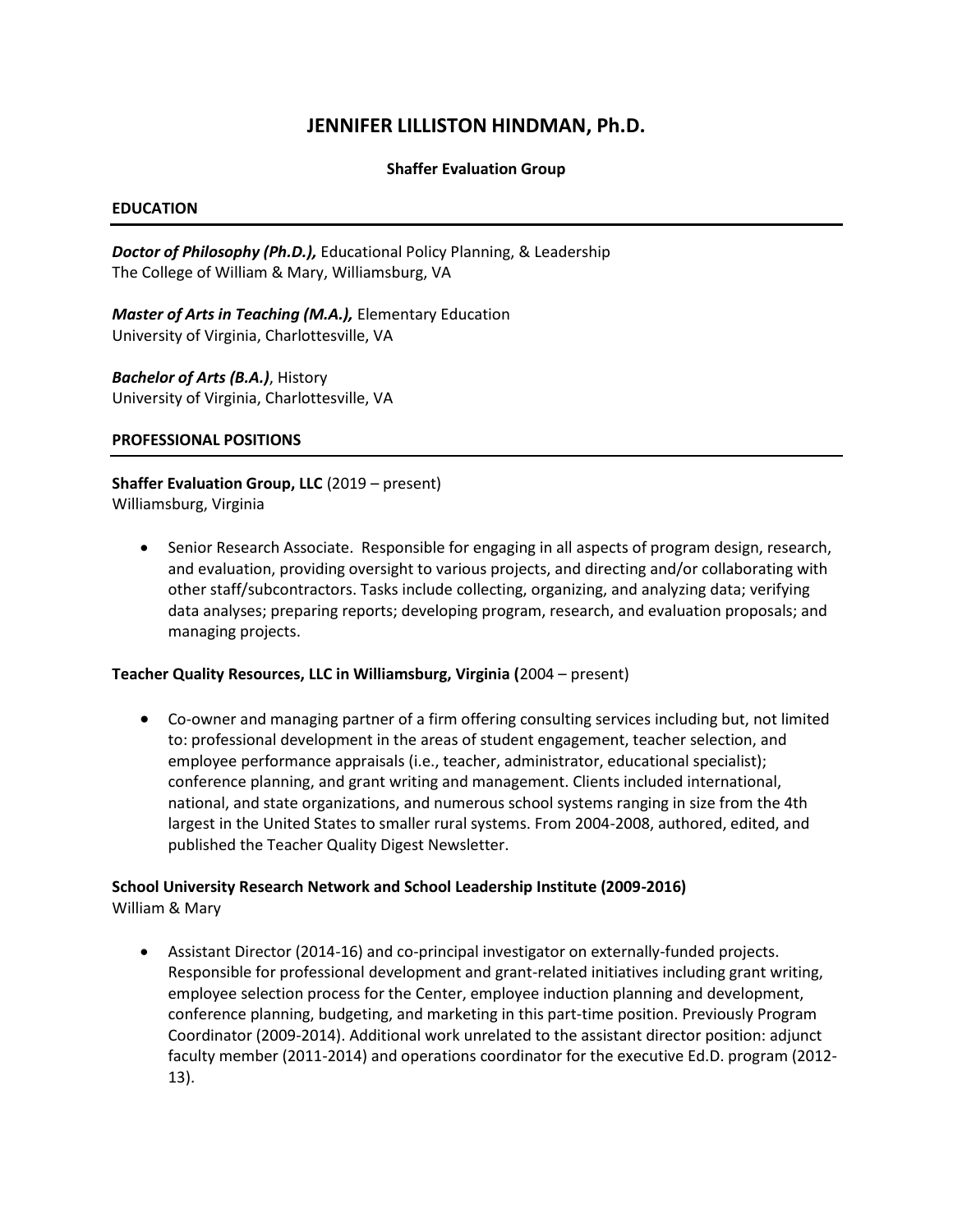### **Adjunct Faculty (2006)**

College of William and Mary, School of Education

• EPPL 643 Human Resources Administration

#### **Instructor (2006)**

College of William and Mary, Center for Gifted Education

• Teacher in the Summer Enrichment Program for Gifted Learners conducting science inquiry and leadership building courses

#### **Instructor (2002-2004)**

College of William & Mary, Project HOPE

• Outreach specialist at Project HOPE-Virginia, the state coordinator's office for the McKinney-Vento Homeless Education Program coordinated for the Virginia Department of Education. Responsible for conducting trainings, writing information briefs, supporting survey investigations, and providing technical assistance on the implementation of the law.

**Research Assistant (2001-2004)**

College of William & Mary

#### **Graduate Assistant (2000-2002)** College of William & Mary, Project HOPE

**Middle School Teacher (1997-2000) Dozier Middle School teacher Newport News Public Schools, Newport News, VA** 

• Lead science teacher with professional development, testing, and materials ordering responsibilities in addition to a full teaching load with seventh and eighth grade gifted students; Crittenden Middle School, a math, science, and technology magnet school seventh grade science and social studies teacher (1995- 1997).

### **HONORS, PRIZES, AND AWARDS**

**The College of William and Mary, The Thatcher Prize for Excellence in Graduate and Professional Study**, 2004, "given to an outstanding graduate student...on the basis of scholarship, character, leadership, and service."

### **Outstanding Volunteer by James City County, 2004**

**The School of Education, College of William and Mary, School of Education Excellence Award,** 2003- 2004, awarded for "academic and professional excellence and outstanding citizenship."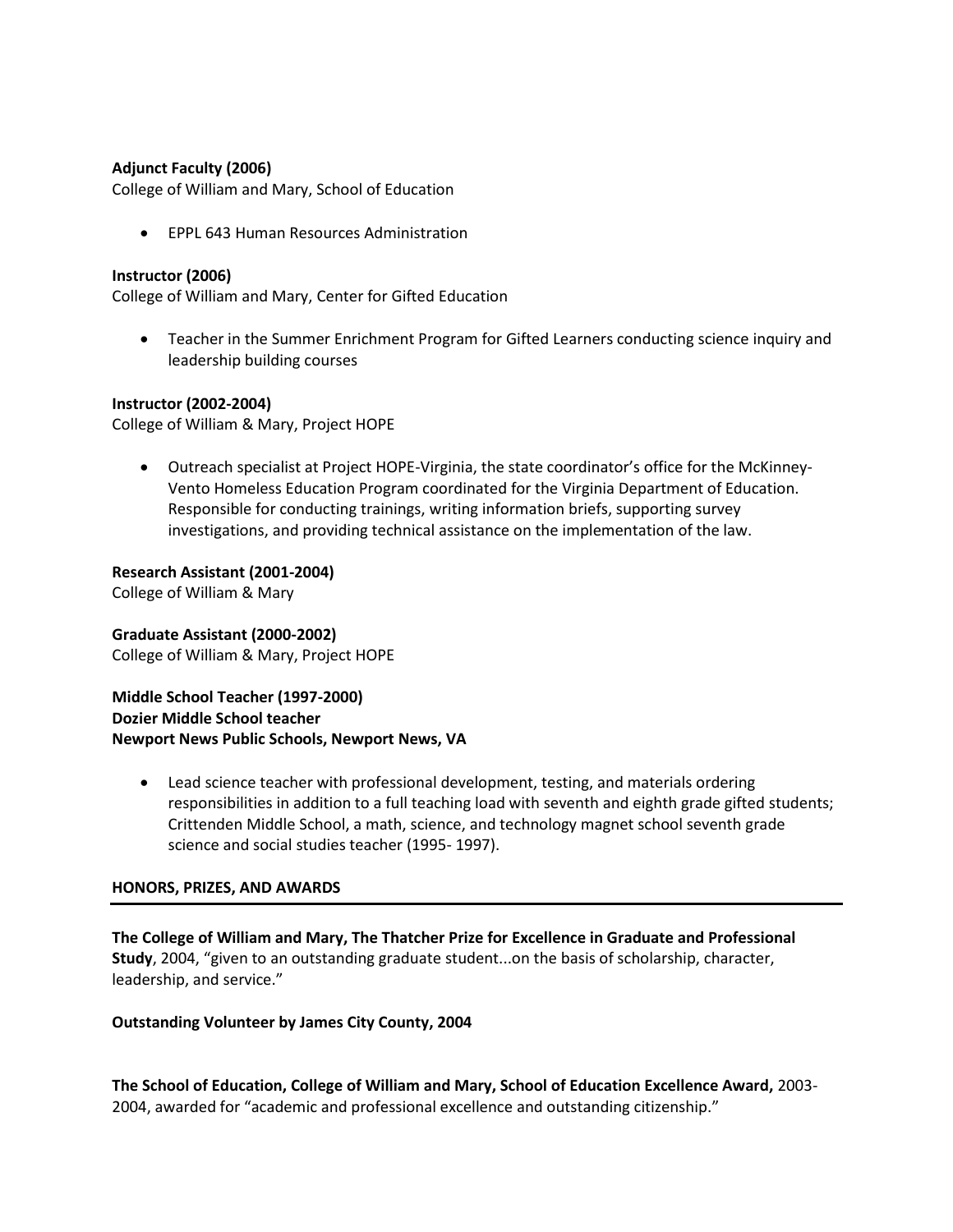**The School of Education, College of William and Mary, Harry Robert Elmore Memorial Scholarship,** 2001-2002, co-recipient, "in recognition of academic achievement and commitment to education"

**Teacher of the Year**, 2000 for Dozier Middle School, Newport News Public Schools

**Science Teacher Tools Award,** 1998, Armed Forces Communications and Electronics, Tidewater Chapter

#### **MEMBERSHIPS**

- Association for Supervision and Curriculum Development
- CREATE (Consortium for Research on Educational Accountability and Teacher Evaluation)
- Kappa Delta Pi, Membership chair and historian (2001-2002)
- National Middle School Association
- National Association for the Education of Homeless Children and Youth Women Education Leaders of Virginia (WELV)

### **PUBLICATIONS**

Hindman, J. (2016). The right choice. Principal Leadership, 16 (8), 40-43.

Hindman, J., Rozzelle, J., Ball, R., & Fahey, J. (2015). Visible Leading to Engage Students and Empower Teachers. JSD, 36(4), 18-22.

Hindman, J., & Stronge, J. (2009). The Two Million Dollar Teacher Selection Decision. ERS Spectrum, 27(3), 1-10.

Hindman, J. & Stronge, J. (2009). Reflecting on Teaching. Virginia Journal of Education, 102(4), 7-10.

Stronge, J. H., Ward, T. J., Tucker, P. D., Hindman, J. L., McClosky, W., and Howard, B. (2008). National board certified teachers and non-national board certified teachers: Is there a difference in teacher effectiveness and student achievement?. Journal of Personnel Evaluation in Education. Published online at http://www.springerlink.com/content/a6k7m36m7l671642/

Stronge, J. H., Ward, T. J., Tucker, P. D., and Hindman, J. L. (2008). What is the relationship between teacher quality and student achievement? An exploratory study. Journal of Personnel Evaluation in Education. Published online at http:??dx.doi.org/10.1007/s11092-008-9053-z

Hindman, J. (2006). Teacher selection savvy: Increasing the quality of the interview. Virginia Educational Leadership. 4 (1), 42-46.

Hindman, J. Brown, W., & Roberts, C. (2005). Beyond the school: Strategies for getting community members involved. Principal Leadership (Middle School Ed.). 5 (8), 36-39.

Hindman, J., Stronge, J., & Tucker, P. (2003). Raising the bar: Expecting and getting the best from students. Virginia Journal of Education, 97(3). Available at http://69.13.97.230/articles\_vje\_detail.asp?ContentID=868